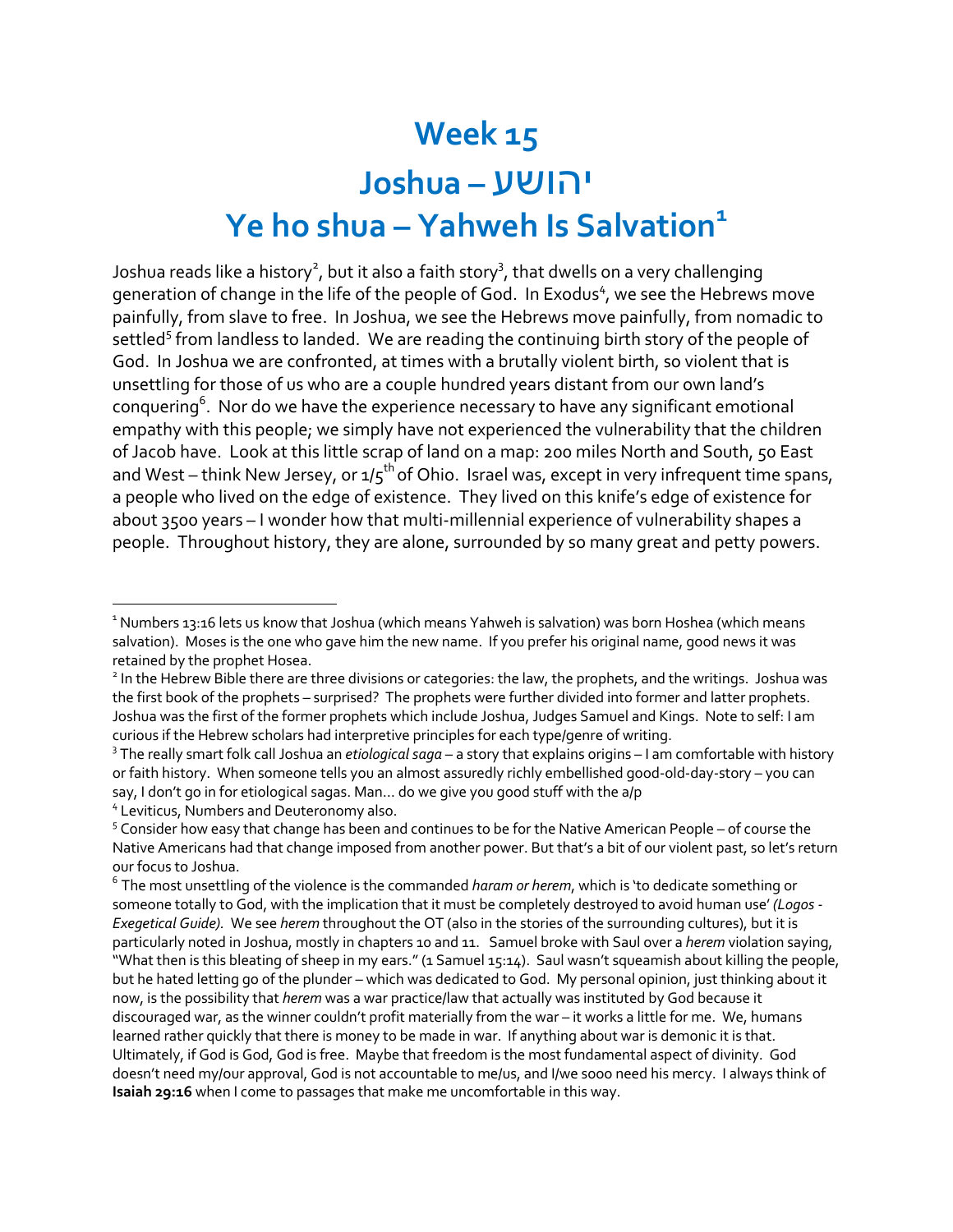Going around the compass you have Nineveh, Babylon, Persia, Egypt, Greece, and Rome. An eye-popping threat at every compass point. It's miraculous that Israel still exists as a nation. The book of Joshua has taught me much about God and life: God's good will for his children goes far beyond our ability to imagine. Neither our imaginations, nor our maps are big enough. *//* When calling roll we can start and end with is God. Is God among us? With his presence comes possibility // There is always a river to cross, a harbor to sail out of. We are often called to trust God in these river crossings and in these uncharted waters // Leaders matter a lot // The beneficial effects of obedience and the consequences of disobedience go far beyond the individual. // Some things and people are holy // There is always temptation to not finish the job and there are costs to ceding to this temptation // Remembering is a critical spiritual practice.

| Sunday, Jan 30 | Joshua 1 - Trusting promises or threats<br>For Reflection: Two covenants in one chapter. From God to<br>Joshua: a promise of land and presence and a threefold<br>expectation of God's that Joshua be strong and courageous<br>(6,7,9). Then at the end of the chapter the people promise to<br>follow as long as Joshua is strong and courageous. (18) What<br>challenge are you facing that requires strength and courage? Offer<br>your concerns to God in prayer.<br>Lagniappe: Genesis 15:18-21                                                                                                                                                                                                                                                                                                                                                                                                                                                                                                                                                                                                                                                                                                                          |
|----------------|-------------------------------------------------------------------------------------------------------------------------------------------------------------------------------------------------------------------------------------------------------------------------------------------------------------------------------------------------------------------------------------------------------------------------------------------------------------------------------------------------------------------------------------------------------------------------------------------------------------------------------------------------------------------------------------------------------------------------------------------------------------------------------------------------------------------------------------------------------------------------------------------------------------------------------------------------------------------------------------------------------------------------------------------------------------------------------------------------------------------------------------------------------------------------------------------------------------------------------|
| Monday, Jan 31 | Joshua 2 - Family history<br>For Reflection: Besides Joshua (vs 1), Rahab, a prostitute and not<br>a Hebrew, is the only named character in this chapter - she is the<br>focus of chapter 2. Knowing Rahab's occupation and her foreign<br>(Canaanite) status how would she be welcomed in your house? at<br>your church? Who would she hang out with? Vs 11 ends with one<br>of the great faith statements in the Bible. THIS IS NOT faith in a<br>little god, a regional deity. THIS IS NOT I believe in the God of<br>Sunday morning, the God that always makes me feel better, the<br>God that makes me look respectable, that stays out of money<br>matters, and knows his/her place. What is your 1 sentence faith<br>statement?<br><b>Lagniappe:</b> Matthew $1:5^7$ (Guess who shows up in Jesus'<br>family tree? One of only four women in that long, 17<br>verse, 42 generation genealogy. Each of these women<br>seem to crash the party - unexpected guests: One who is<br>a homeless foreigner (Ruth), one who is a foreigner and a<br>prostitute (Rahab), one a widow who "brilliantly?"<br>pretended to be a prostitute (Tamar), and then one who<br>today we might say had an affair with a king (Bathsheba). |

 $7$  See also Heb 11:31 and James 2:25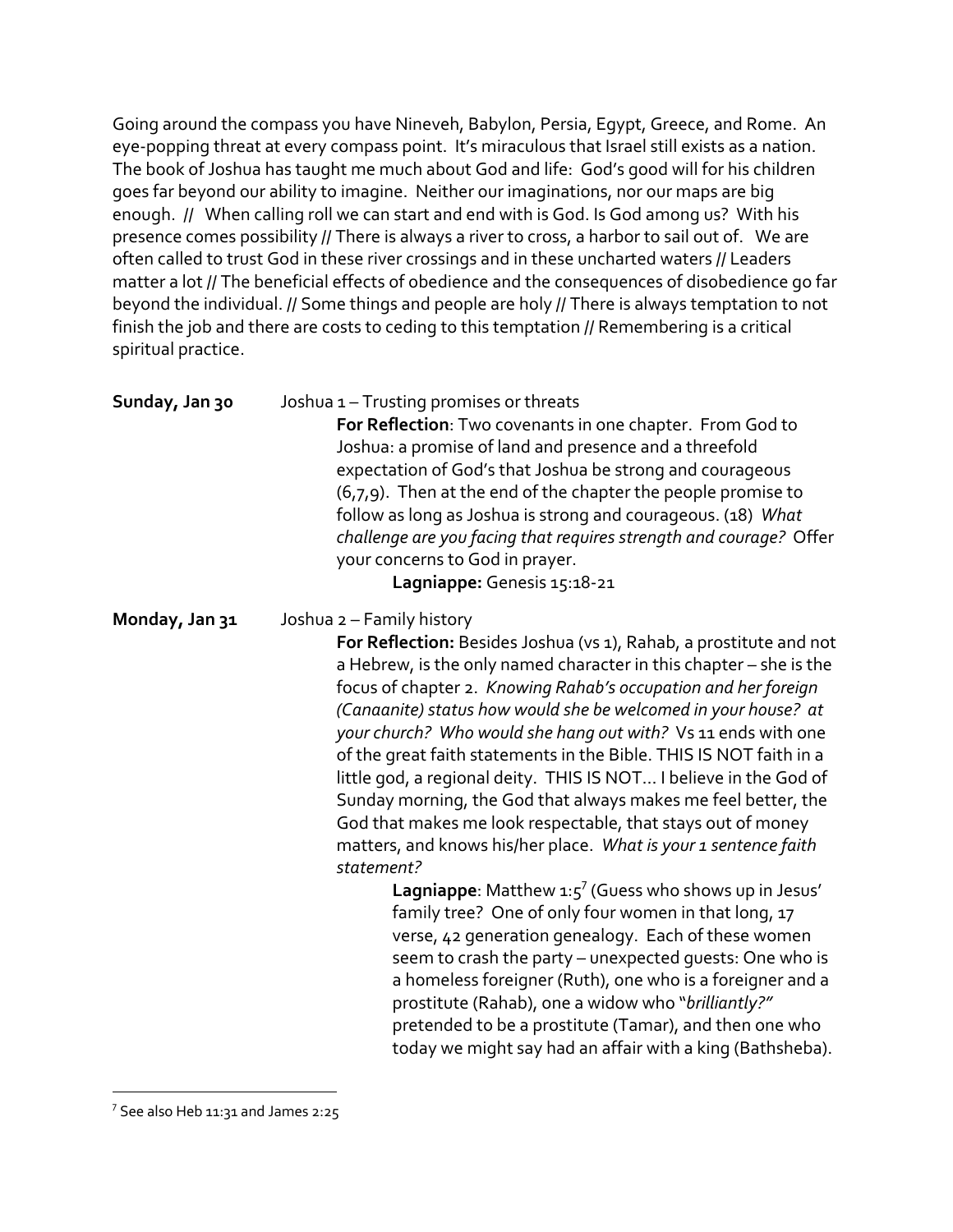|                  | This genealogy has many implications for how we see the<br>kingdom of God - in terms of inclusion. <sup>8</sup>                                                                                                                                                                                                                                                                                                                                                                                                                                           |
|------------------|-----------------------------------------------------------------------------------------------------------------------------------------------------------------------------------------------------------------------------------------------------------------------------------------------------------------------------------------------------------------------------------------------------------------------------------------------------------------------------------------------------------------------------------------------------------|
| Tuesday, Feb 1   | Joshua 3/4 – Provision and Remembering<br>For Reflection: A very Moses-ish miracle - it had to help the<br>numbers in Joshua's approval polls. What river is God calling you<br>to cross? How do you remember the provision of God in your life<br>and in your family? Connie and I have experienced some truly<br>head-shaking moments of provision. We also have a way of<br>remembering those moments - our metaphoric pile of twelve<br>stones. It helps.<br>Lagniappe: Deuteronomy 6:4-9                                                             |
| Wednesday, Feb 2 | Joshua 6/7 - First Victory First Rebellion<br>For Reflection: Here we see the end of the Jericho story. The first<br>instance of herem in Joshua (17). Faithfulness toward Rahab. The<br>first war profiteer, Achan and the consequences. In what personal<br>situation have you most clearly seen the consequences of sin, and<br>the benefits of obedience?<br>Lagniappe: Galatians 6:7                                                                                                                                                                 |
| Thursday, Feb 3  | Joshua 12:1-13:13 - Victories and Unfinished Business<br>For Reflection: Chapter 12 is a list of the victories of Joshua (his<br>trophy room) impressive. Chapter 13 details the great amount of<br>land not possessed. Unfinished business. The lands described to<br>this day know little to no security. The Gaza Strip, the Golan<br>Heights, and Lebanon. What is your greatest accomplishment/<br>victory? What is your most galling bit of unfinished business? How<br>was God part of each? What can still be done?<br>Lagniappe: Philippians 1:6 |
| Friday, Feb 4    | Joshua 23 – Last words to the leaders<br>For Reflection: What will be your last words to those you love<br>most? Think about the full life of Joshua: he was born a slave in<br>Africa and dies the leader of a nation in Asia. He saw miracles in<br>Egypt and miracles in Israel. He was a spy, and sent spies. He<br>was at war almost all his life, but dies peacefully at home. How<br>full has your life been?<br>Lagniappe: The book of 2 Timothy is Paul's last charge to<br>Timothy as his execution is drawing near 4:6-8                       |

 $^8$  Most public records hide what society considers shameful, the Bible, however, does not. This is one of the lesser reasons I believe the Bible is inspired. It is like no other book, it records the opposite of what we would expect.